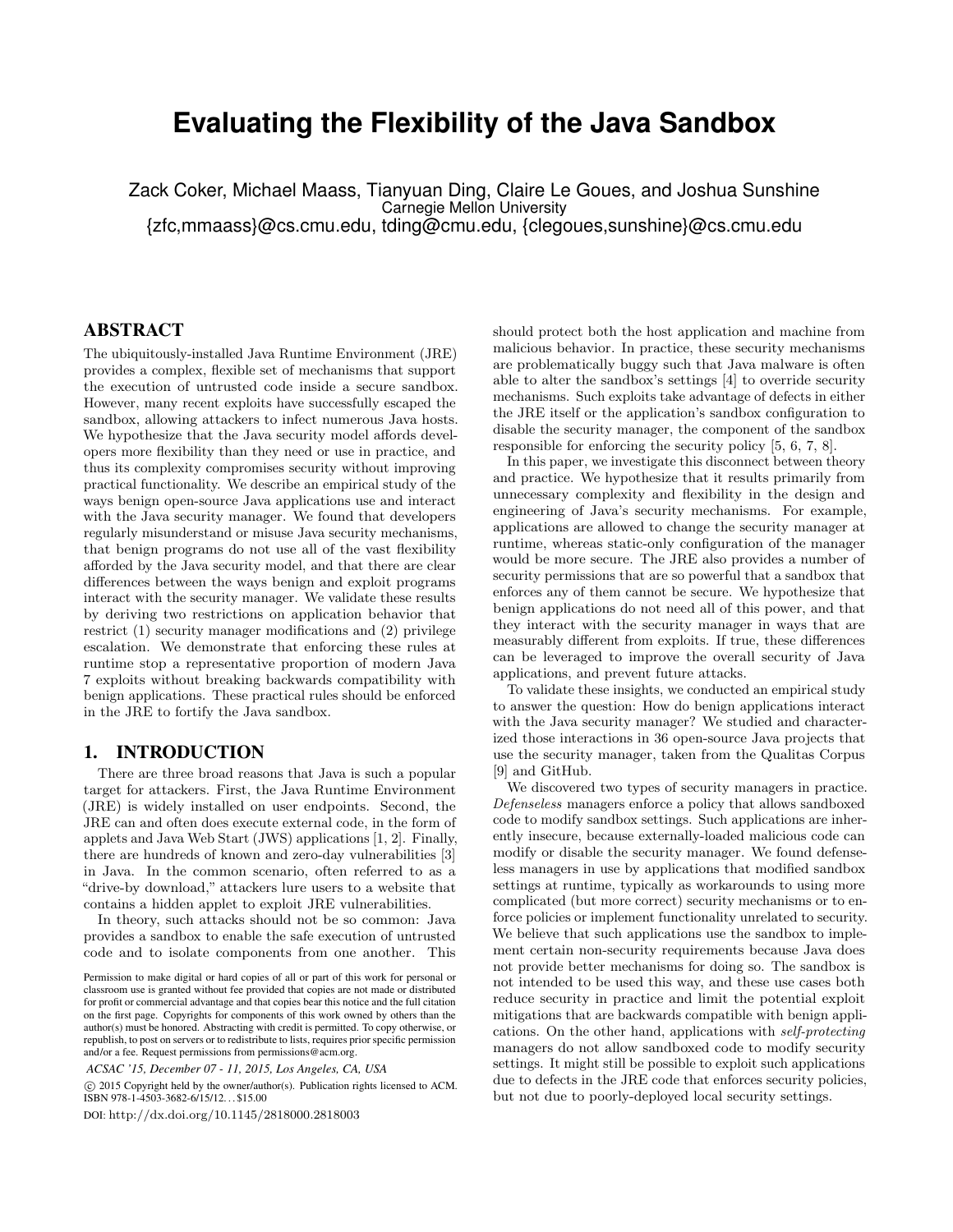We found that software that uses the sandbox as intended for protection from malicious external code—does not use its vast flexibility. For these applications, the flexibility decreases their security without obviously benefiting the developers or application functionality. In fact, we found and reported a security vulnerability related to the sandbox in one of the applications under study.

We propose two runtime rules that restrict the flexibility of the sandbox and fortify Java against the two most common modern attack types without breaking backwards compatibility in practice. We evaluate our rules with respect to their ability to guard against ten applets in a popular exploit development and delivery framework, Metasploit  $4.10.0<sup>1</sup>$ , that successfully attack unpatched versions of Java 7. Taken together, the rules stopped all ten exploits and did not break backwards-compatibility when tested against a corpus of benign applications. We are engaged in an ongoing discussion on the OpenJDK security-dev mailing list about implementing runtime enforcement of these rules in the JVM itself.

The contributions of this papers are as follows:

- A study of open-source applications' interactions with the security manager (Section 4). We identify open-source applications that enforce constraints on sub-components via the Java sandbox, as well as unconventional behaviors that indicate usability and security problems that the Java security model can be improved to mitigate.
- An enumeration of Java permissions that make security policies difficult to enforce (Section 2.2), a discussion of real-world cases where these permissions are used (Sections 4.3 and 4.4), and a sandbox-bypassing exploit for a popular open-source application made vulnerable due to their use (Section 4.4).
- Two novel rules for distinguishing between benign and malicious Java programs, validated empirically (Section 5).
- A discussion of tactics for practically implementing the rules, with a case for direct JVM adoption (Section 5.1).

We begin by discussing necessary background on the Java sandbox and exploits (Section 2). We present the methodology and dataset for our empirical study in Section 3. The results of the study are discussed in Section 4, leading to our rules which are defined and evaluated in Section 5. Finally, we discuss limitations, cover related work, and conclude in Sections 6, 7, and 8 respectively.

# 2. BACKGROUND

In this section, we describe the Java sandbox (Section 2.1), distinguish between defenseless and self-protecting security managers (Section 2.2) and provide a high-level description of how Java exploits commonly work (Section 2.3).

#### 2.1 The Java sandbox

The Java sandbox is designed to safely execute code from untrusted sources using components summarized in Figure 1. When a class loader loads a class (e.g., from the network, filesystem, etc.), it assigns the class a code source that indicates the code origin, and associates it with a protection domain. Protection domains segment the classes into groups by permission set. These sets contain permissions that explicitly allow actions with security implications, such as writing to the filesystem, accessing the network, etc [10]. Unlisted



Figure 1: High-level summary of the Java sandbox.

actions are disallowed. Policies written in the Java policy language [11] define permission sets and their associated code sources. By default, all classes not loaded from the local file system are run within a restrictive sandbox that restricts their ability to interact with the host application or machine.

The sandbox is activated by setting a *security manager*, which acts as the gateway between the sandbox and the rest of the application. Whenever a sandboxed class attempts to execute a method with security implications, that method queries the security manager to determine if the operation should be permitted. To perform a permission check, the security manager walks the call stack to ensure each class in the current stack frame has the specific permission needed to perform the action.<sup>2</sup>

Missing checks in code that should be protected are a common source of Java vulnerabilities, because the securitycritical code must initiate the check. Note that such vulnerabilities lie in the JRE itself (i.e., the code written by the Java developers), not in code using the sandbox to execute untrusted code.

# 2.2 Defenseless vs. self-protecting managers

Java is flexible about when the sandbox is enabled, configured, and reconfigured. The default case for web applets and applications that use Java Web Start is to set what we call a self-protecting security manager before loading the network application. The security manager, and thus the sandbox, is self-protecting in the sense that it does not allow the application to change sandbox settings. Self-protecting managers might still be exploited due to defects in the JRE code that enforces security policies, but not due to poorly-deployed local security settings. We contrast self-protecting managers with those we call *defenseless*, meaning that sandboxed applications are permitted to modify or disable the security manager. A defenseless manager is virtually useless in terms of improving the security of either a constrained application or its host. However, we find in Section 4 that developers have found interesting non-security uses for defenseless managers in otherwise benign software.

We evaluated whether each of the available Java permissions can lead to sandbox bypasses. Table 1 summarizes the set of permissions that distinguish between self-protecting

<sup>1</sup>http://www.metasploit.com/

 $2$ Stack-based access control is discussed in more detail in [12, 13, 14, 15]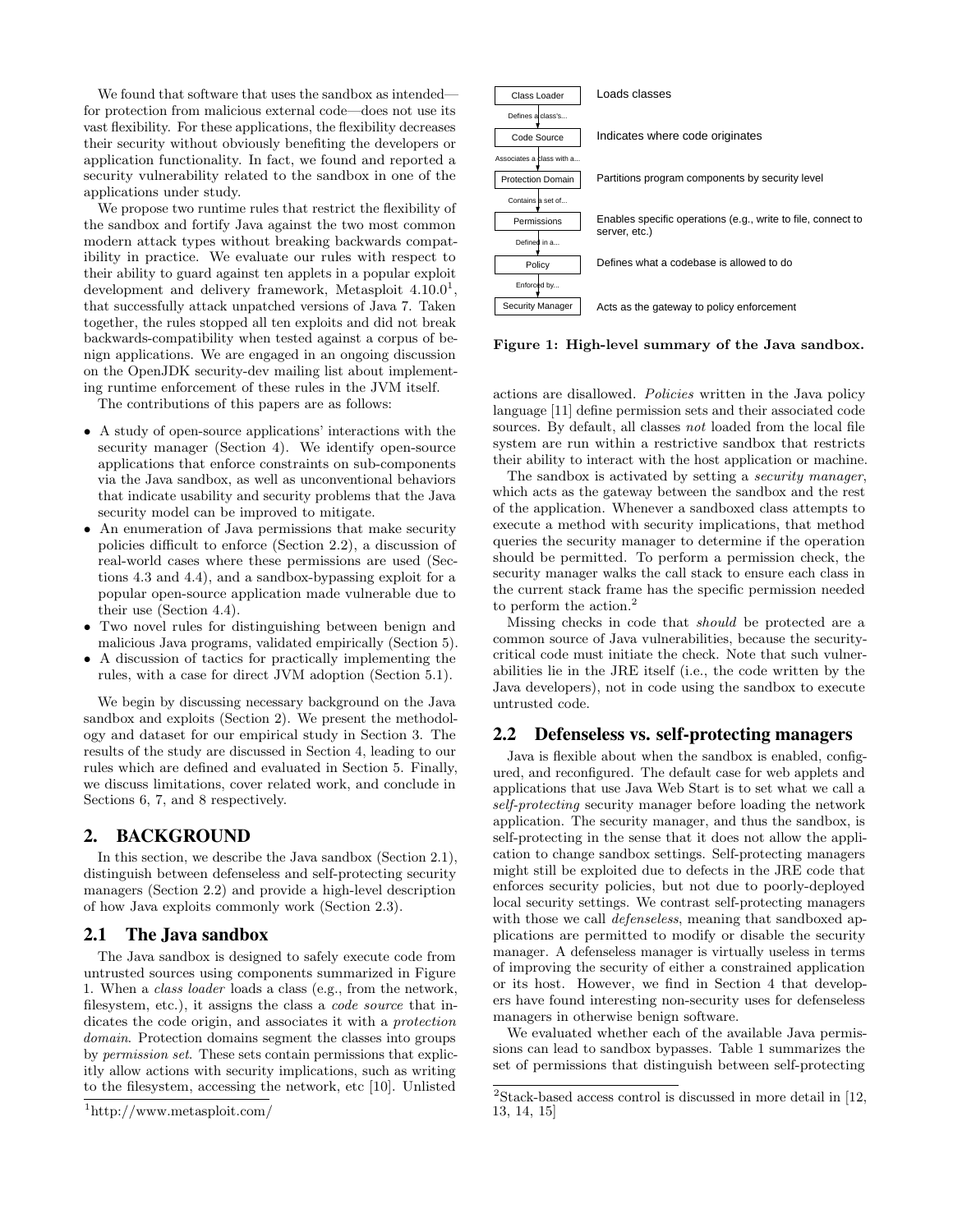Table 1: List of sandbox-defeating permissions. A security manager that enforces a policy containing any of these permission results in a defenseless sandbox. A subset of these permissions were first identified in [7].

| Permission                                                     | Risk                                                               |
|----------------------------------------------------------------|--------------------------------------------------------------------|
| RuntimePermission("createClassLoader")                         | Load classes into any protection domain                            |
| RuntimePermission("accessClassInPackage.sun")                  | Access powerful restricted-access internal classes                 |
| RuntimePermission("setSecurityManager")                        | Change the application's current security manager                  |
| ReflectPermission("suppressAccessChecks")                      | Allow access to all class fields and methods as if they are public |
| FilePermission("< <all files="">&gt;", "write, execute")</all> | Write to or execute any file.                                      |
| SecurityPermission("setPolicy")                                | Modify the application's permissions at will                       |
| SecurityPermission("setProperty.package.access")               | Make privileged internal classes accessible                        |

and defenseless security managers.

# 2.3 Exploiting Java code

While the Java sandbox *should* prevent malicious applets from executing their payloads, certain defects in the JRE implementation of these security mechanisms can permit malicious code to set a security manager to null.<sup>3</sup> This disables the sandbox and enables all operations. This approach was common in drive-by downloads between 2011 and 2013 [5].

There are a couple of ways to maliciously disable a security manager. Type confusion attacks break type safety to craft objects that can perform operations as if they have a different type. Commonly, attackers craft objects that (1) point to the System class to directly disable the sandbox or (2) act as if they had the same type as a privileged class loader to elevate a payload class's privileges (see CVE-2012-0507 [18]). In confused deputy attacks, exploitative code "convinces" another class to return a reference to a privileged class [19] known to contain a vulnerability that can be attacked to disable the sandbox (see CVE-2012-4681 [20]). The "convincing" is necessary because it is rare that a vulnerable privileged class is directly accessible to all Java applications; doing so violates the access control principle that is part of the Java development culture.<sup>4</sup>

Modern exploits that manipulate the security manager simply disable it. This is possible largely because the Java security model grants enormous flexibility to set, weaken, strengthen, or otherwise change a security manager after its creation. Our core thesis is that the overall security of Java applications could be improved by simplifying these security mechanisms, without loss to benign functionality.

## 3. SECURITY MANAGER STUDY

In this section, we describe the dataset and methodology for our empirical study of the open-source Java application landscape. Our basic research question is: How do benign open-source Java applications interact with the security manager? The answer to this question informs which JVM-level modifications can be used to improve security while maintaining backwards compatibility. There are four possibilities:

1. Benign applications never disable the security manager. If true, only exploitative code attempts to disable the security manager, and the ability to do so could be removed from the JVM. This would be easy to implement

but would not guard against exploits that weaken the sandbox without disabling it.

- 2. Benign applications do not weaken a set security manager. If true, the JVM could be modified to prevent any weakening or disabling of the sandbox. This is more powerful than simply removing the ability to disable the security manager but is significantly more difficult to implement. For example, if a permission to write to a file is replaced by a permission to write to a different file, is the sandbox weakened, strengthened, or equally secure?
- 3. Benign applications never modify the sandbox if a selfprotecting security manager has been set. If true, the JVM could disallow any change to a self-protecting security manager. A runtime monitor in the JVM can determine if a security manager is self-protecting (based on the permission set) when an application attempts to change the sandbox. This is much easier to implement soundly than the previously-described approach, and guards against the same number and types of exploits.
- 4. Benign applications do not change a set security manager. If true, any attempted change to an already established security manager can be considered malicious. This would be the ideal result: restricting this operation is easy to implement in the JVM.

This section describes our study dataset (Section 3.1) and methodology (Section 3.2); we describe results in Section 4.

## 3.1 Dataset

In the absence of an existing corpus of benign applications that interact with the manager, we combined relevant subjects from the QualitasCorpus (QC) version 20130901 [9], a collection of popular open source Java applications created for empirical studies, and GitHub. While QC contains 112 applications, we found only 24 applications interacted with the security manager. To increase the size and diversity of the dataset (beyond those that meet the QC inclusion requirements), we added 12 applications from Github that also interact with the security manager.<sup>5</sup> Table 2 lists the 36 applications that comprise the dataset. Version numbers and Git commit hashes are available in an online supplement.<sup>6</sup>

We identified relevant applications in the OC set by searching for the keyword SecurityManager in the applications' source code. We performed a similar process on the GitHub set, adding the keywords System.setSecurityManager( and

<sup>3</sup>Many of the recent vulnerabilities would not have been introduced if the JRE were developed strictly following "The CERT Oracle Secure Coding Standard for Java." [16, 6, 17] <sup>4</sup>https://blogs.oracle.com/jrose/entry/the isthmus in the vm

<sup>5</sup>Applets, commonly run in a sandboxed environment, would be natural study subjects. However, we were unable to find any benign applets that interacted with the security manager, likely because of Java's strict restrictions on their behavior. <sup>6</sup>https://github.com/SecurityManagerCodeBase/

ProjectsProfiles/blob/master/projects list.xlsx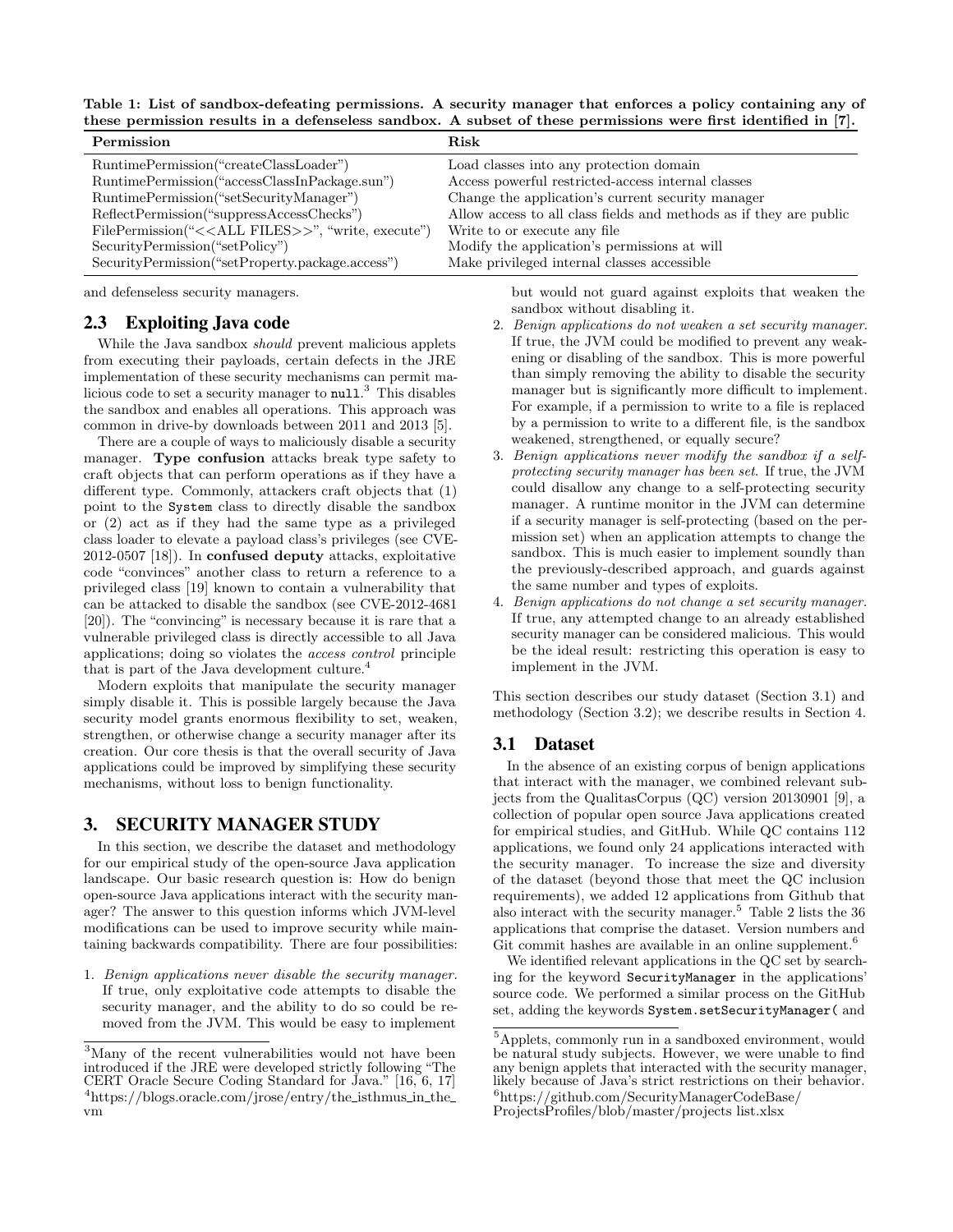Table 2: Security manager interactions dataset.

| App name                  | Description            | <b>KLOC</b>    | Repo      |
|---------------------------|------------------------|----------------|-----------|
| Apache Ant                | Java Project Builder   | 265            | QC        |
| Apache Batik              | SVG Image Toolkit      | 366            | QC        |
| Apache Derby              | Relational Database    | 1202           | QC        |
| Eclipse                   | IDE                    | 7460           | QC        |
| FreeMind                  | Mind-Mapping Tool      | 86             | QC        |
| Galleon                   | Media Server           | 83             | QC        |
| Apache Hadoop             | Distrib. Comp. Frwk.   | 1144           | QC        |
| Hibernate                 | Obj.-Rel. Mapper       | 376            | QC        |
| <b>J</b> B <sub>oss</sub> | App. Middleware        | 968            | QC        |
| JRuby                     | Ruby Interpreter       | 372            | QC        |
| Apache Lucene             | Search Software        | 726            | QC        |
| Apache MyFaces            | Server Software        | 328            | QC        |
| <b>NekoHTML</b>           | <b>HTML Parser</b>     | 13             | QC        |
| Netbeans                  | IDE                    | 8490           | QC        |
| OpenJMS                   | Messaging Service      | 112            | QC        |
| Quartz                    | Job Scheduler          | 66             | QC        |
| QuickServer               | TCP Server Frwk.       | 64             | QC        |
| Spring                    | Web Dev. Library       | 828            | QC        |
| Apache Struts             | Web Dev. Library       | 277            | QC        |
| Apache Tomcat             | Web Server             | 493            | QC        |
| Vuze                      | File Sharing App.      | 895            | QC        |
| Weka                      | Machine Learning Algs. | 531            | QC        |
| Apache Xalan              | XML Trans. Library     | 204            | QC        |
| Apache Xerces             | XML Parsing Library    | 238            | QC        |
| AspectJ                   | Java Extension         | 701            | <b>GH</b> |
| driveddoc                 | Application Connector  | 7              | <b>GH</b> |
| Gjman                     | Development Toolkit    | $\leq$ 1       | <b>GH</b> |
| IntelliJ IDEA             | <b>IDE</b>             | 4094           | GH        |
| oxygen-libcore            | Android Dev. Lib.      | 1134           | <b>GH</b> |
| refact4j                  | Meta-model Frwk.       | 21             | GH        |
| Security-Manager          | Alt. Security Manager  | $\overline{4}$ | <b>GH</b> |
| Spring-Modules            | Spring Extension       | 212            | <b>GH</b> |
| <b>System Rules</b>       | <b>JUnit Extension</b> | $\overline{2}$ | <b>GH</b> |
| TimeLag                   | Sound Application      | 1              | <b>GH</b> |
| TracEE                    | JavaEE Support Tool    | 18             | <b>GH</b> |
| Visor                     | Closure Library        | $\mathbf{1}$   | <b>GH</b> |

System.setSecurityManager(null) to remove false positives and find applications that disable the manager, respectively. We picked the top 6 applications from the results for each keyword, removing manually-identified false positives and duplicates. We studied each GitHub program at its most recent commit and each QC program at its most recent stable release as of June 2014.

## 3.2 Methodology

We performed a tool-supported manual inspection of the applications in our dataset to group them into qualitative, non-overlapping categories based on their interactions with the security manager. The first category includes applications that can or do change a set security manager at run time. If an application did not change the security manager, we looked to see if it set a single security manager during execution. If so, it was categorized as sets an immutable manager. Applications that interact with a security manager that they did not set do so to adjust to different security settings. We categorized any such application as supports being sandboxed. For the final category, if a program did not contain any interaction with the security manager in the main application, but did interact with it in test cases, we categorized the application as only interacts in unit tests; such applications use unit test interactions to test against multiple security settings.

We created static and dynamic analysis tools to assist in

a manual inspection of each application's security manager interactions. We created a FindBugs [21] plugin that uses a sound dataflow analysis to determine which manager definitions reach calls to System.setSecurityManager(). The dynamic analysis tool uses the Java Virtual Machine Tool Interface (JVMTI) [22] to set a modification watch on the security field of Java's System class, which stores the security manager object for the application.

We split the dataset between two of the authors, who each analyzed applications using the following steps:

- 1. Run grep on all Java source files in the application to find lines containing the keyword SecurityManager. Manually inspect the results in their original source code files to understand how the application interacts with the sandbox.
- 2. Run the static analysis on retained applications. Manually inspect the returned code, focusing on initialization.
- 3. Use the dynamic analysis, using parameters informed by the previous steps, to verify conclusions.
- 4. Summarize operations performed on the security manager, categorize accordingly, and determine if the security manager is self-protecting or defenseless.

We undertook a pilot study where each author independently inspected the same six applications and compared their results. This ensured the two authors understood the analysis steps and produced consistent results.

# 4. STUDY RESULTS

In this section, we describe the results of our empirical study of open-source Java programs and how they interact with the security manager.

## 4.1 Summary of benign behaviors

Recall that in Section 3, we refined the high-level research question—how do benign applications interact with the security manager?—into four possibilities, and that the possible mitigations required in each case varied. Revisiting those possibilities with respect to our dataset, we found:

- 1. Benign applications do sometimes disable the security manager. We found that such applications typically use a defenseless sandbox for non-security purposes.
- 2. Several benign applications do provide methods for the user to dynamically change the security policy or the manager in ways that can reduce sandbox security.
- 3. Benign applications do not change the security manager if a self-protecting security manager has been set.
- 4. Benign applications do sometimes change a set security manager. We observed multiple applications that changed a set security manager.

In terms of the four possible mitigation strategies, only the third—a runtime monitor that blocks modifications to a selfprotecting security manager—can improve security without breaking benign behavior. Fortunately, this technique does not require complex, context-sensitive information about whether a change to a policy weakens the sandbox or not.

## 4.2 Applications by category

Table 3 summarizes our dataset into the categories described in Section 3. The applications in categories 1, 3, and 4 are consistent with any of the potential JVM modifications because they do not interact with the security manager in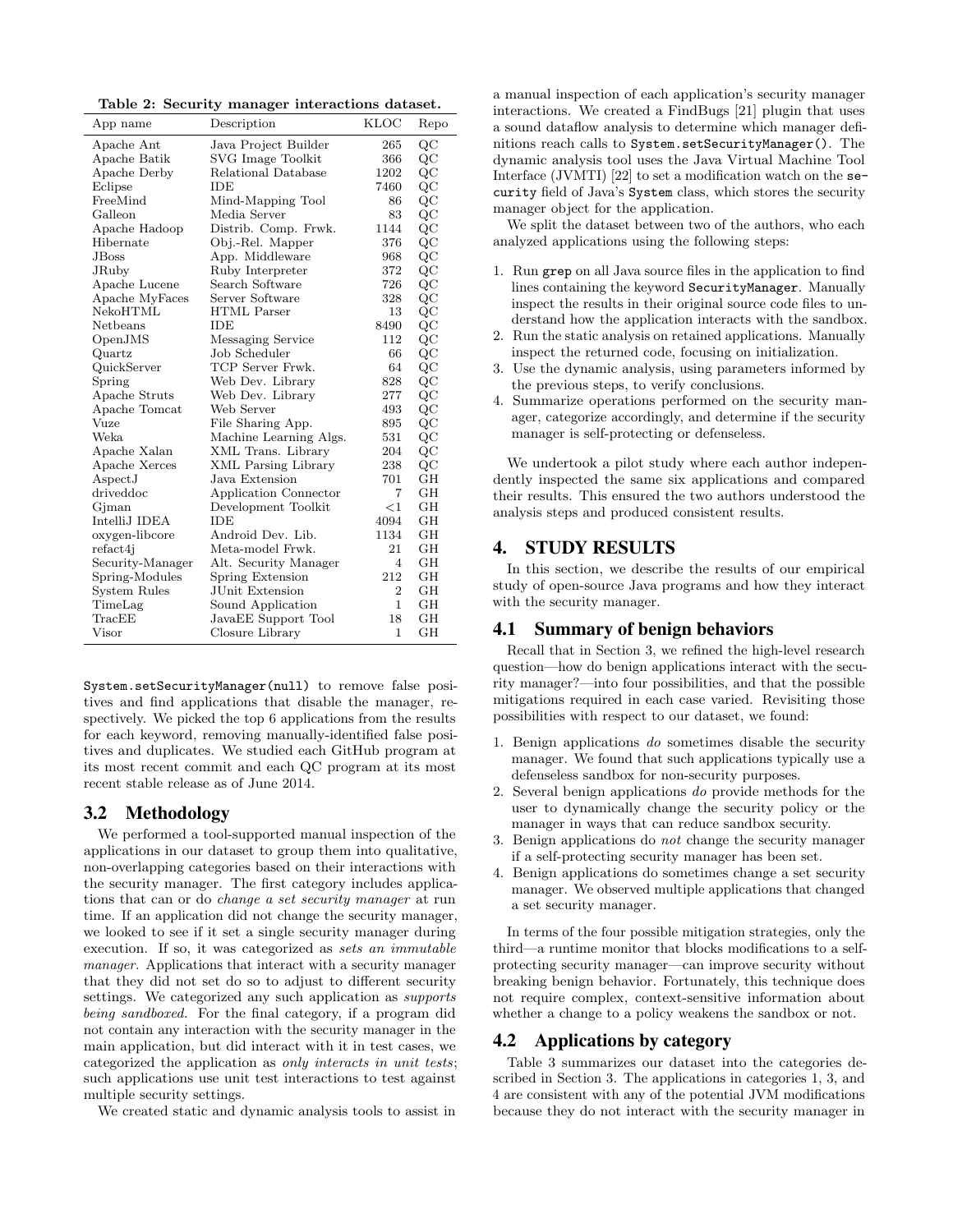Table 3: Classification of application interactions with the security manager.

| Type of Interaction             | Q() | GitHub Total |    |
|---------------------------------|-----|--------------|----|
| 1. Sets an immutable manager    |     |              |    |
| 2. Changes set manager          |     | 3            | 8  |
| 3. Supports being sandboxed     | 10  | з            | 13 |
| 4. Interacts only in unit tests |     | h            |    |

691 System . setSecurityManager (new AntSecurityManager ( originalSM , Thread . currentThread () ));

```
703 // ... execute Ant ...
723 finally {<br>724 // ...
      \frac{1}{2}725 if ( System . getSecurityManager () instanceof
            AntSecurityManager ) {
726 System.setSecurityManager (originalSM);<br>727 }
727 }
```
Figure 2: Snippet of Eclipse code that uses a security manager to prevent Ant from terminating the JVM.

complex ways (i.e., if all applications fell into these categories, the Java security model could be dramatically simplified by eliminating most of its flexibility without breaking existing applications). We will not discuss applications in categories 3 or 4 further, because they did not result in useful insights about common benign behaviors. Most applications in the Sets an immutable manager category use the sandbox correctly. We discuss a few particularly interesting examples below. There are eight applications in the Changes set manager category, which is the most interesting in terms of possible modifications to the Java security model. They make the most use of Java's flexible security mechanisms. We therefore focus on these applications in our discussion.

We discuss applications that use the sandbox for nonsecurity purposes in Section 4.3 and applications that use the sandbox for its intended security purposes in Section 4.4.

## 4.3 Non-security uses of the sandbox

Most of the applications that interact with the sandbox in non-security ways did so to enforce architectural constraints when interacting with other applications; the rest forcibly disabled the sandbox to reduce development complexity. This misappropriation of Java's security features increases the difficulty of mitigating attacks against them by increasing the odds of backwards compatibility issues. These applications included applications in both categories 1 and 2, and all require defenseless security managers.

#### *4.3.1 Enforcing architectural constraints*

Java applications often call System.exit() when an unrecoverable error occurs. When such an application is used as a library, System.exit() closes the calling application as well, because both are running in the same JVM. To prevent this without modifying the library application, a calling application needs to enforce the architectural constraint that called library code cannot terminate the JVM.

We found three applications in our dataset that enforce this constraint by setting a security manager that prevents System.exit() calls: Eclipse, GJMan, and AspectJ.<sup>7</sup> For example, Eclipse uses Ant as a library, and Ant calls System.exit() to terminate a build script in the event of an unrecoverable error. However, when Eclipse uses Ant as a library, it reports an error to the user and continues to execute. Figure 2 shows how Eclipse uses a security manager to enforce this constraint; Eclipse restores the original manager after Ant closes.

This technique does enforce the desired constraint, and appears to be the best solution available in Java at the moment. However, it is problematic for applications using the sandbox for security purposes. The technique requires the application to dynamically change the security manager, which in turn requires a defenseless manager. As a result, the calling applications themselves cannot be effectively sandboxed, as might be desirable e.g., when run from Java Web Start. The host machine thus can not be protected from the application itself, or the library code that the application calls.

#### *4.3.2 Web applications outside the sandbox*

We found web applications that insist on being run unsandboxed. By default, Java executes such applications inside a self-protecting sandbox with a restrictive policy that excludes operations like accessing local files, retrieving resources from third party servers, or changing the security manager.

Applications in our set that require these permissions opted to run outside of the sandbox. We found two applications that do this: Eclipse and Timelag. Both applications attempted to set the security manager to null at the beginning of execution. A restrictive sandbox catches this as a security violation and terminates the application; to run it, the user must ensure that such a sandbox is not set. The rationale for disabling the manager in Eclipse is explained in a code comment that reads, "The launcher to start eclipse using webstart. To use this launcher, the client must accept to give all security permissions." Timelag performs the same operation, but without associated explanatory comments that we could find, thus we can only infer developers motivation.

The developers of Eclipse and Timelag could have either: 1) painstakingly constructed versions of the application that run reasonably using only the permissions available within the sandbox (e.g. by detecting the sandbox and avoiding or disabling privileged operations) or 2) gotten the applications digitally signed by a recognized certificate authority and configured to run with all permissions. These developers likely found these alternatives overly burdensome. The examples from our study suggest that developers are sometimes willing to exchange security guarantees in the interest of avoiding such labor-intensive options.

#### 4.4 Using the security manager for security

Other applications interact with the manager in securityoriented ways. Batik, Eclipse, and Spring-modules allow the user to set and change an existing manager; Ant, Freemind, and Netbeans explicitly set then change the manager.

Batik SVG Toolkit allows users to constrain applications by providing a method to turn the sandbox on or off. This trivially requires a defenseless sandbox. The Batik download page provides several examples of library use, one of which (the "rasterizer" demo) enables and disables the sandbox. However, there seems to be no reason to do so in this case other than to demonstrate the functionality; we were unable

<sup>7</sup>GJMan contains a code comment referencing a blog post

that we believe is the origin of this solution. http://www. jroller.com/ethdsy/entry/disabling system exit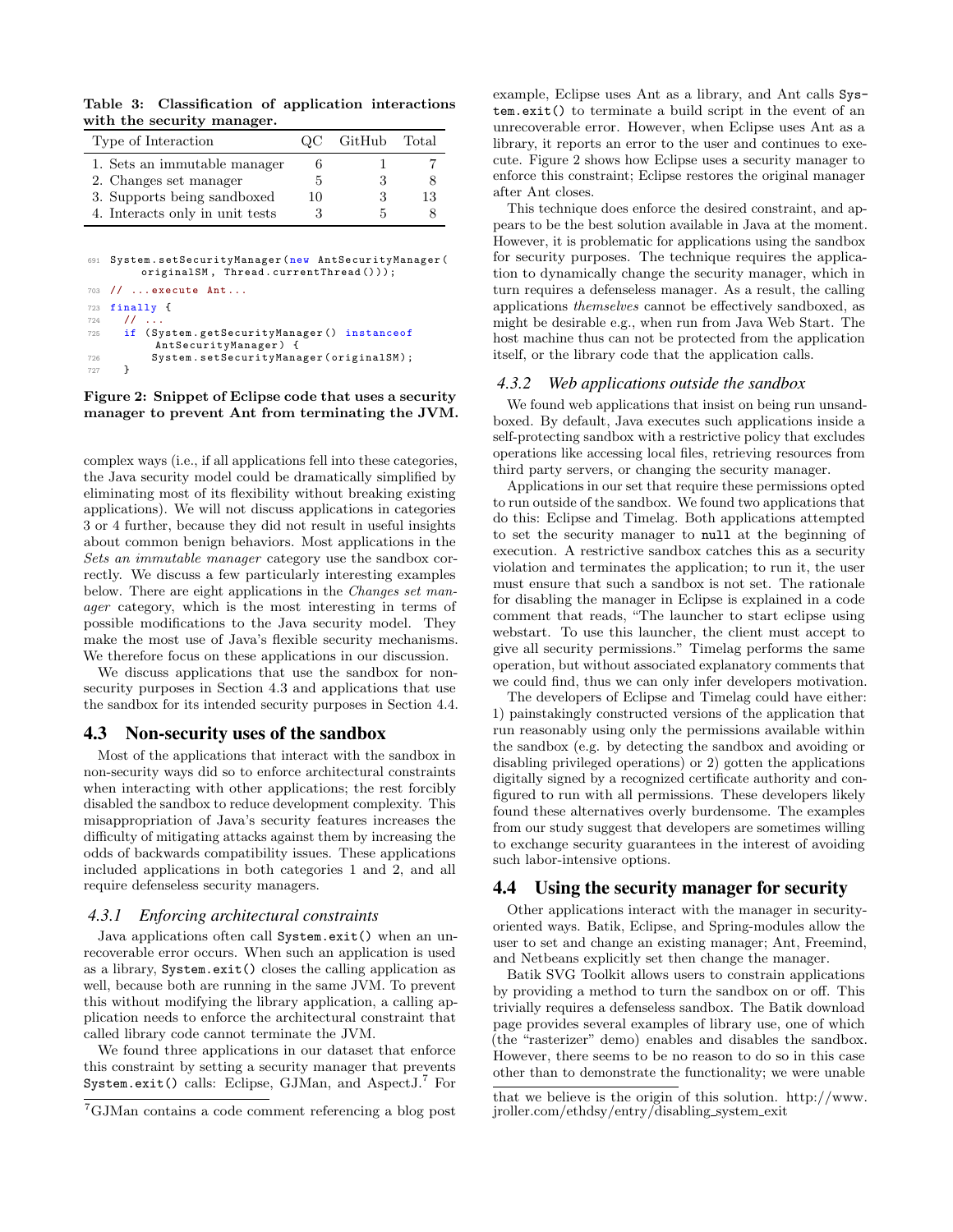```
<permissions>\langlegrant class="java.security.AllPermission"/>
    \overline{<}revoke class="java.util.PropertyPermission
        />
4 \langle permissions>
```
Figure 3: An Apache example of an Ant build script element to grant all but one permission. This results in a defenseless security manager; thus revoking one permission does not lead to application security.

to discern the rationale from the examples or documentation.

Ant, Freemind, and Netbeans explicitly set then change the manager, requiring the ability to reconfigure, disable, or weaken the sandbox at runtime to claim backwards compatibility. Ant allows users to create scripts that execute Java classes during a build under a user-specified permissions set. Figure 3 shows an example permission set from the Ant Permissions website.<sup>8</sup> The grant element provides the application all permissions, while the revoke element restricts the application from using property permissions. Due the use of a defenseless security manager, malicious code can easily disable the sandbox and perform all actions, including those requiring PropertyPermissions. Although this policy is only an example, its existence suggests possible confusion on the part of either its author or its consumers about appropriate security policies for untrusted code.

Ant saves the current manager and replaces it with a custom manager before executing constrained external code. The custom manager is not initially defenseless, but contains a private switch to make it so for the purposes of restoring the original manager. Ant therefore catches applications that perform actions restricted by the user while typically protecting sandbox settings. However, it is not clear this implementation is free of vulnerabilities. Netbeans similarly sets a security manager around separate applications.

Both of these cases require a defenseless security manager, otherwise the application would not be able to change the current security manager. Similar to the case in Section 4.3.2, Java provides an "orthodox" mechanism to achieve this goal while aligning with intended sandbox usage: a custom class loader that loads untrusted classes into a constrained protection domain. This approach is more clearly correct and enables a self-protecting sandbox.

An attempt to solve a similar problem in Freemind 0.9.0 illustrates the dangers of a defenseless manager. Freemind is a mind mapping tool that allows users to execute Groovy scripts on such maps (Groovy is a scripting language that is built on top of the JRE). A Java application that executes such a script typically allows it to execute in the same JVM as the application itself. As a result, a specially-crafted mind map can exploit users that run its scripts.

Freemind implements an architecture that is intended to allow the sandbox to enforce a stricter policy on the Groovy scripts than on the rest of Freemind. The design centers around a custom security manager that is set as the system manager in the usual manner. This custom manager contains a field holding a proxy manager for script execution. In this design, all checks to the security manager are ultimately deferred to the proxy manager in this field. When this field is set to null, the sandbox is effectively disabled even though

```
31 /** By default, everything is allowed. But you
32 * can install a different security controller<br>33 * once, until you install it again. Thus, the
    * once, until you install it again. Thus, the
34 * code executed in between is securely
35 * controlled by that different security manager.<br>36 * Moreover, only by double registering the
      Moreover, only by double registering the
37 * manager is removed. So, no malicious code
38 * can remove the active security manager.<br>39 * @author foltin * /Cauthor foltin */
40 public void setFinalSecurityManager (
        SecurityManager pFinalSM) {
41 if (pFinalSM == mFinalSM) {
42 mFinalSM = null;43 return ;
44 }
45 if (mFinalSM != null) {
46 throw new SecurityException (" There is a
              SecurityManager installed already .");
47 }
48 mFinalSM = pFinalSM ;
49 }
```
Figure 4: Initialization of Freemind's security manager, including a custom proxy. This demonstrates two problems with the sandbox as used by developers: (1) using Java policies as a blacklist is dangerous and (2) modifying the manager at runtime requires a work-around (ineffective or incomplete, in this case) to defend against malicious users.

the system's manager is still set to the custom manager.

Figure 4 shows how Freemind sets the proxy security manager field. Once a manager is set, if setFinalSecurityManager is called again with a different security manager, a SecurityException is thrown, but calling the method with a reference to the set manager disables the sandbox. The comment implies that this sequence of operations was implemented to prevent malicious applications from changing the settings of the sandbox.

Freemind sets a proxy security manager to stop unsigned scripts from creating network sockets, accessing the filesystem, or executing programs before initiating execution of a Groovy script. The manager grants all other permissions by overriding permission checks with implementations that do nothing, thus any script can turn off the sandbox.

We demonstrated that the custom security manager is easily removed using reflection to show that the problem is more complex than simply fixing permission checks related to setting the security manager. Figure 5 shows a Groovy exploit to turn off the manager. The script gets a reference to the system's manager and its class. The class has the same type as the custom security manager, thus the exploit gets a reference to the proxy manager field. The field is made public to allow the exploit to reflectively null it, disabling the sandbox to allow "forbidden" operations. We notified Freemind developers of this vulnerability in August of 2014 and offered our advice in achieving their desired outcome.

All of these applications ran afoul of the Java sandbox's flexibility even though they attempted to use it for its intended purpose. They must all be run with defenseless managers, and those that manipulate the set security policy dynamically do so problematically. While Java does provide the building blocks for constraining a subset of an application with a policy that is stricter than what is imposed on the rest of the application, it is clear that it is too easy to get this wrong: We've seen no case where this goal was achieved

<sup>8</sup>https://ant.apache.org/manual/Types/permissions.html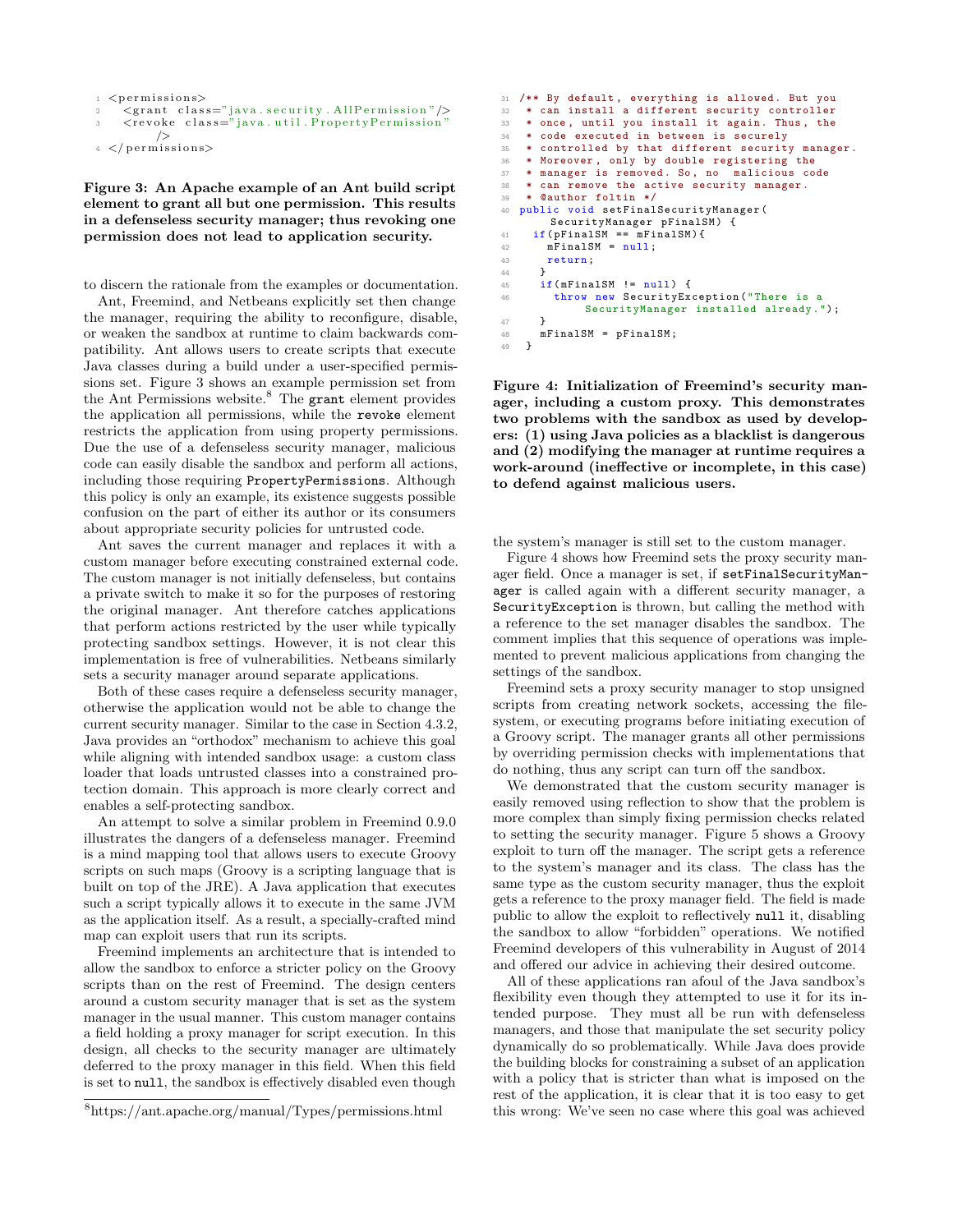```
1 def sm = System.getSecurityManager()
2 \text{ def final } \simeq \text{sm. get} \text{Class}() \text{ . get} \text{DeclaredField}()mFinal SecurityManager3 final_sm.set Accessible (true)
4 final_sm.set(sm, null)<br>5 new File("hacked.txt").withWriter { out -> out
         . writeLine ("HACKED!") }
```
Figure 5: Exploit that breaks out of the scripting sandbox in Freemind to execute arbitrary code.

in a way that is known to be free of vulnerabilities. These case studies support our general claims that the Java security mechanisms are overly complex, and that this complexity contributes to security vulnerabilities in practice.

# 5. FORTIFYING THE SANDBOX

Based on our study of how open-source Java programs interact with the security manager, we propose two changes to the current Java security model to stop exploits from disabling self-protecting managers. These rules can be applied to all Java applications. These rules reduce the flexibility and thus complexity of the Java security model without breaking backwards compatibility in practice:

Privilege escalation rule. If a self-protecting security manager is set for the application, a class may not directly load a more privileged class. This rule is violated when the protection domain of a loaded class implies a permission that is not implied in the protection domain that loaded it.

Security manager rule. The manager cannot be changed if a self-protecting security manager has been set by the application. This is violated when code causes a change in the sandbox's configuration, the goal of many exploits.

In this section, we evaluate the protection merits and backwards compatibility of these rules through an implementation of runtime monitors that enforce them. This evaluation was done in collaboration with a large aerospace company. Section 5.1 discusses how we implemented our runtime monitors, Sections 5.2 and 5.3 explain the methodology behind and results of experiments that evaluate the rules' ability to stop exploits while maintaining backwards compatibility.

# 5.1 Implementation using JVMTI

JVMTI is a native interface that enables the creation of dynamic analysis tools, called agents, such as profilers, debuggers, or thread analyzers. JVMTI agents can intercept and respond to events such as class or thread creation, field access or modification, breakpoints, etc. JVMTI requires turning off the just-in-time compiler (JIT) to enforced the security manager rule, which slows down program execution enough that our monitors are not suitable for adoption with current JVMTI implementations. A more correct and general approach is to embed our rules directly in the JRE. We are currently in communication with the OpenJDK developers on their security-dev mailing list about doing so.

#### *5.1.1 Enforcing the privilege escalation rule*

To enforce the Privilege Escalation rule, our agent stops a program when a class is loaded to check for privilege escalation. The existence of restricted-access packages complicates this implementation slightly. Restricted-access packages are technically public but are intended only for internal JRE use. Benign applications can (and often do) use JDK classes

to access these restricted implementations (e.g., much of the functionality in java.lang.reflect is backed by the restricted-access sun package). We therefore allow the JRE itself to load restricted-access packages at runtime, but prevent such loading from the application classes. Because exploit payloads are not implemented in restricted-access JRE packages, the Privilege Escalation rule can permit this standard behavior while preventing attacks.

Note that there are two ways that application code might directly access such packages in the current security model: (1) exploit a vulnerability in a class that can access them or (2) receive permission from the security manager via an accessClassInPackage("sun") permission in the policy. The first behavior is undesirable, and is thus rightfully prevented by the enforcement of this rule. The second behavior would require a defenseless manager.

#### *5.1.2 Enforcing the security manager rule*

We enforce the Security Manager rule by monitoring every read from and write to the field in the System class that stores the security manager (the security field). The agent stores a shadow copy of the most recently-set security manager. Whenever the field is written, the agent checks its shadow copy of the manager. If the shadow copy is null, the manager is being set for the first time. If the new manager is selfprotecting, the agent updates the shadow copy. If not, the agent stops performing stringent checks because the rule does not apply in the presence of a defenseless manager.

The agent checks modifications to the security manager and validates it when it is referenced. The latter is necessary to catch type confusion attacks, which change the manager without triggering a JVMTI modification event. The tool detects unauthorized changes every time the manager is used by comparing the current manager with the shadow copy for changes. Type confusion attacks that masquerade as a privileged class loader will not be detected by our agent, and may still be dangerous when exploited in collaboration with other JRE vulnerabilities.

# 5.2 Effectiveness at fortifying the sandbox

We evaluated our rules' ability to block sandbox-disabling exploits on ten Java 7 exploits for the browser from Metasploit 4.10.0, an exploit development and delivery framework. We ran the exploits on 64-bit Windows 7 against the initial release of version 7 of the JRE. The ten exploits in question include both type confusion and confused deputy attacks. Metasploit contains many Java exploits outside of the subset we used, but the excluded exploits either only work against long obsolete versions of the JRE or are not well positioned to be used in drive-by downloads. Our results thus show our rules stop the vast majority of current exploits.

We ran the exploits (1) without the agent, (2) with the agent but only enforcing the Privilege Escalation rule, and (3) while enforcing both rules. We tested the Privilege Escalation rule separately because while the Security Manager rule stops all the exploits on its own, the Privilege Escalation rule stops exploits earlier, has significantly less overhead, and can detect attacks that are not explicitly targeting the manager. Table 4 summarizes our results. All ten of the exploits succeeded without the agent. The Privilege Escalation rule stops four of them. All ten were stopped when both rules were enforced.

Together, the rules are capable of stopping current exploit tactics while narrowing available future tactics by blocking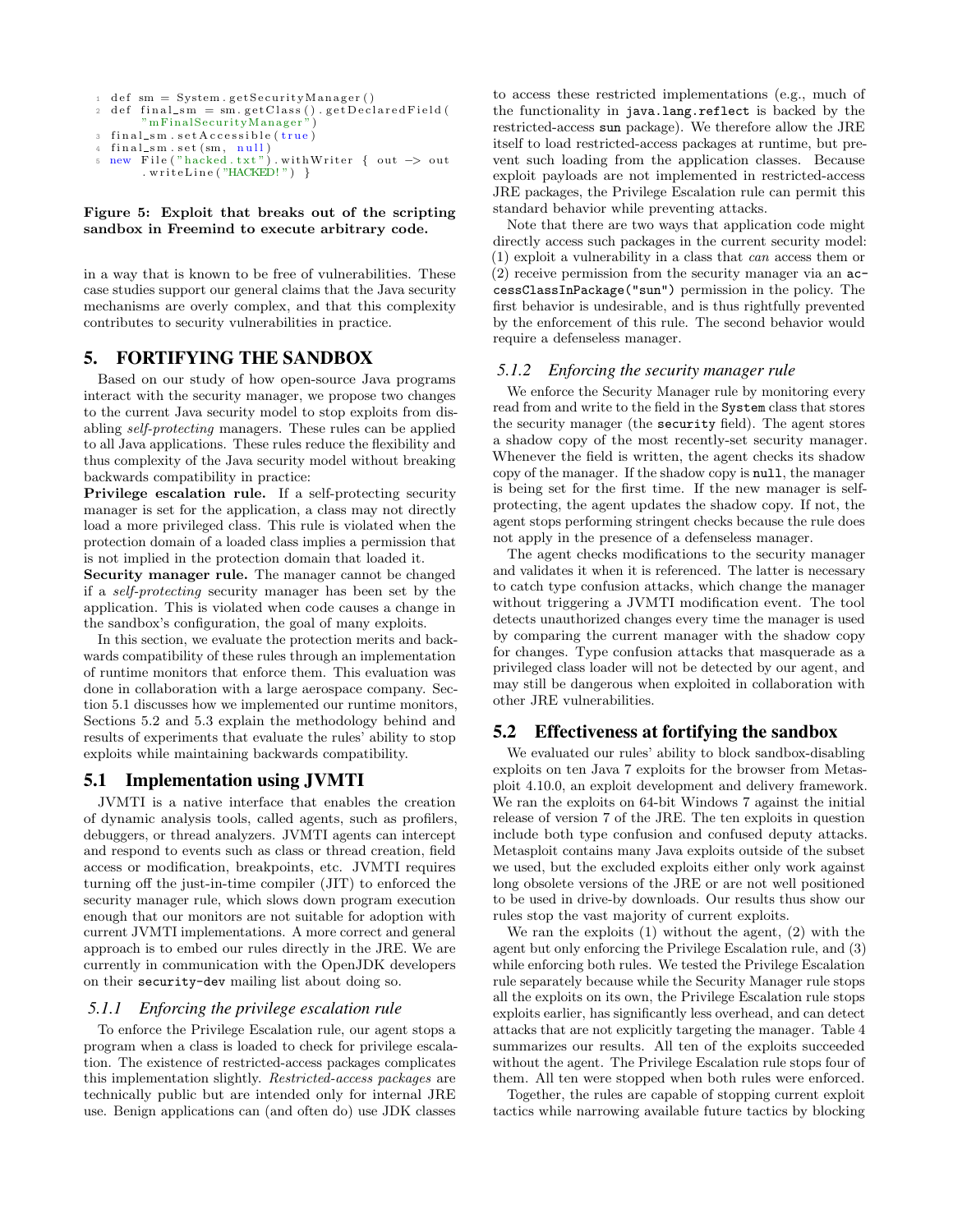Table 4: Effectiveness test results. The exploits are taken from the subset of Metasploit 4.10.0 that apply in modern environments and follow a drive-bydownload paradigm. Taken together, the proposed security model restrictions stop all tested exploits.

|               | Monitor                     |                |  |
|---------------|-----------------------------|----------------|--|
| <b>CVE-ID</b> | <b>Privilege Escalation</b> | Both           |  |
| 2011-3544     | Attack Succeeded            | Attack Blocked |  |
| 2012-0507     | Attack Blocked              | Attack Blocked |  |
| 2012-4681     | Attack Succeeded            | Attack Blocked |  |
| 2012-5076     | Attack Succeeded            | Attack Blocked |  |
| 2013-0422     | Attack Blocked              | Attack Blocked |  |
| 2013-0431     | Attack Blocked              | Attack Blocked |  |
| 2013-1488     | Attack Succeeded            | Attack Blocked |  |
| 2013-2423     | Attack Succeeded            | Attack Blocked |  |
| 2013-2460     | Attack Blocked              | Attack Blocked |  |
| 2013-2465     | Attack Succeeded            | Attack Blocked |  |

privilege escalation exploit routes.

## 5.3 Validating Backwards-Compatibility

By construction, the rules do not restrict benign behavior in the applications we studied in Sections 3 and 4. To mitigate the threat of overfitting and increase the generalizability of our results, we also executed the monitors on the applications in Table 5. This set is composed of benign JWS applications that, like applets, are automatically sandboxed. This expands the scope of our results beyond the desktop applications studied above and evaluates our proposed modifications in context (JWS programs are typically run with restrictive security policies). The set also includes closed-source applications, providing evidence that our results generalize beyond open source.

For each program, we confirmed that the agent does not negatively affect benign workloads. ArgoUML, JavaOpen-StreetMap, and mucommand contained unit tests that we ran in the presence of our monitors. Costello, and JabRef did not provide tests, but do provide example workloads that we used in their place. CrossFTP contained neither tests nor sample workloads, thus we fuzzed the GUI for 30 minutes using a custom fuzzer and uploaded a file to a remote FTP server as a sample workload.<sup>9</sup>

In each case, we confirmed that the tests, sample workloads, or fuzzed executions worked without a security manager. To sandbox the applications, we developed security policies using a custom security manager that does not throw exceptions and that prints out checked permissions as each program executes. Finally, we ran each case a third time using our policy and the standard Java security manager with our monitors attached and enforcing the rules. The rules did not break any unit tests, sample workloads, or fuzzed executions.

Finally, to validate our rules on representative desktop applications, we confirmed the agent does not break programs in the DaCapo Benchmarks v9.12-bach set [23]. DaCapo systematically exercises each application using a range of inputs to achieve adequate coverage. For all but one case, we set a security manager that granted all permissions and attached our monitors to application execution; we let Batik set its own security manager because it exits if it cannot do so. Our rules did not break any DaCapo applications.

# 6. LIMITATIONS AND VALIDITY

Limitations. Neither of the rules we propose in Section 5 will stop all Java exploits. While the rules catch all of the exploits in our set, some Java vulnerabilities can be exploited to cause significant damage without disabling the security manager. For example, our rules will not detect type confusion exploits that mimic privileged classes to perform their operations directly. However, our rules substantially improve Java sandbox security, and future work will be able to build upon these results to create mitigation techniques for additional types of exploits.

Internal validity. Our study results are dependent on accurately studying the source code of applications and their comments. In most cases, security manager interactions are easily understood, but there are a few particularly complex interactions that may be misdiagnosed. Furthermore, we did not review all application code, thus we may have taken a comment or some source code out of context in larger applications. Finally, using two different reviewers may lead to variations in the interpretations of some of the data.

We mitigated these threats by using a checklist, FindBugs plugin, and JVMTI agent to provide reviewers consistent processes for reviewing code and validating their results. Furthermore, we inspected entire source files that contained security manager operations. We tested our tools and processes in a pilot study to find and mitigate sources of inconsistencies. External validity. The study only includes open-source applications. It is possible that closed-source applications interact with the security manager in ways that we did not see in the open-source community. However, we inspected a few small closed-source applications with our aerospace collaborators. We did not find any code that suggested this is the case. This result is further supported by the closed-source programs included in the dataset in Section 5.3.

Reliability. While the majority of the study is easily replicable, GitHub search results are constantly changing. Using GitHub to generate a new dataset would likely result in a different dataset. Furthermore, over the course of the study, one application either became a private repository or was removed from GitHub (Visor).

## 7. RELATED WORK

As far as we are aware, no study has examined Java applications' use of the sandbox. However, several recent studies have examined the use of security libraries that can be overly complex or misused, discovering rampant misuse and serious vulnerabilities. Georgiev et al. uncovered vulnerabilities in dozens of security critical applications caused by SSL library protocol violations [24]. These applications misconfigured high-level libraries such that the high-level libraries misused low-level SSL libraries, which in turn failed silently. Somorovsky et al. demonstrate vulnerabilities in 11 security frameworks such that Security Assertion Markup Language (SAML) assertions are not checked properly in the face of certain API mis-orderings [25]. Li et al. examined browser-based password managers and found that many of their features relied on an incorrect version of the same-origin policy, which could allow attackers to steal user credentials [26].

Our rules increase the security of the sandbox by effectively removing unnecessary features. Prior work has taken a different approach, proposing to re-implement the Java sandbox or add to it to increase security. Cappos *et al.* cre-

<sup>&</sup>lt;sup>9</sup>GUI fuzzing source code can be found at https://goo.gl/ ccTLVR.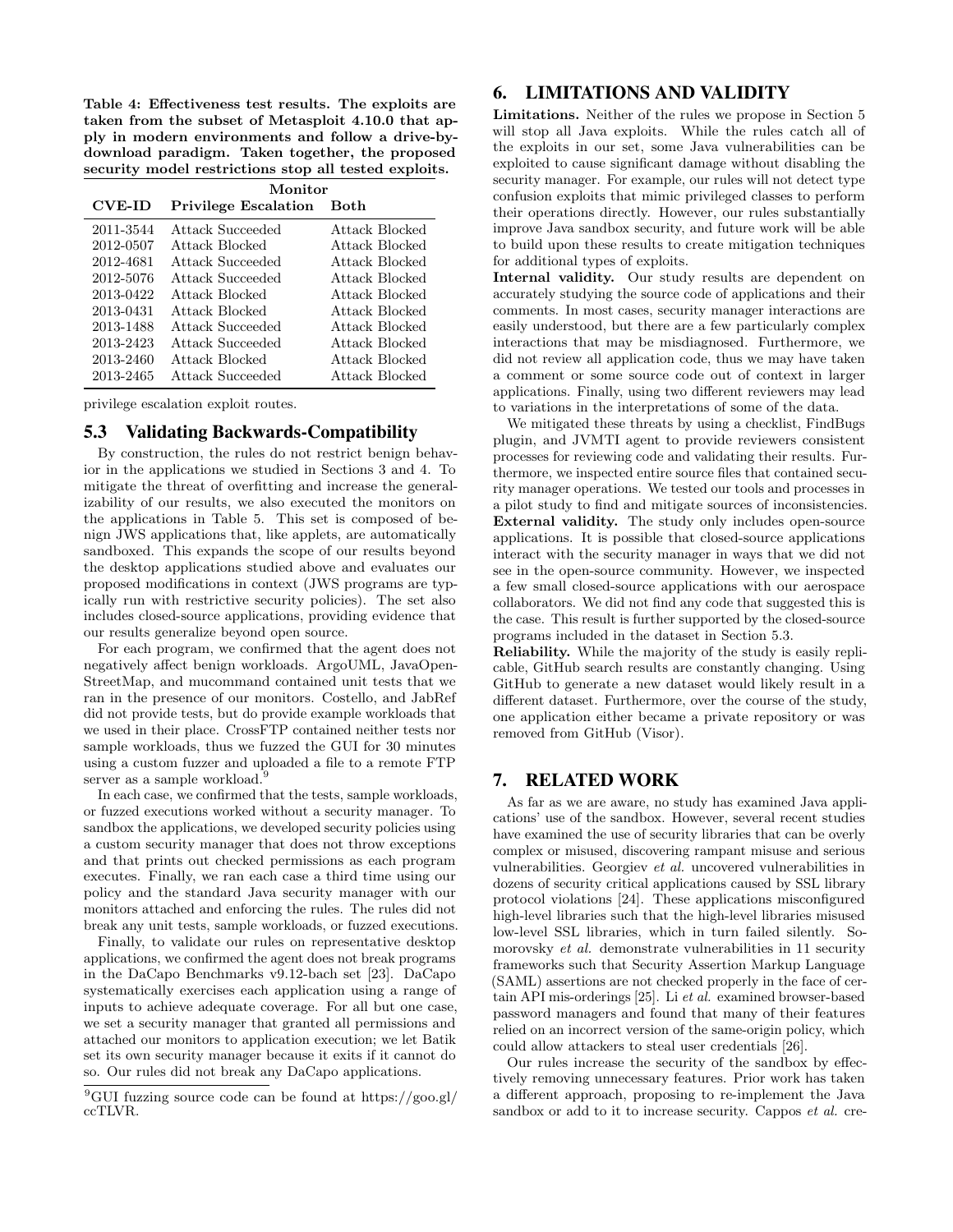Table 5: Backwards compatibility dataset.

| Name              | Description          | <b>KLOC</b>   | Workload                     | Latest Commit |
|-------------------|----------------------|---------------|------------------------------|---------------|
| ArgoUML           | UML Tool             | 389           | 1244 test cases              | 1/11/15       |
| Costello          | GUI Testing Frontend | closed source | 9 provided examples          | 5/09/12       |
| CrossFTP          | FTP Client           | closed source | GUI fuzzing, sample workload | 1/18/15       |
| JavaOpenStreetMap | Map Editor           | 343           | 406 test cases               | 1/18/15       |
| JabRef            | Reference Manager    | 148           | 3 provided examples          | 3/11/14       |
| mucommander       | File Manager         | 106           | 27 test cases                | 1/23/14       |

ated a new sandbox structure involving a security-isolated kernel separating sandboxed applications from the main system [27]. They validated this structure by translating past Java CVEs into exploits for the new kernel. Provos et al. describe a method of separating privileges to reduce privilege escalation [28]. Their approach is partially implemented in the Java security model. Li and Srisa-an extended the Java sandbox by providing extra protection for JNI calls [29]. Their implementation, Quarantine, separates JNI accessible objects to a heap which contains extra protection mechanisms. The performance of their mechanism is also measured using DaCapo. Siefers et al. created a tool, Robusta, which separates JNI code into another sandbox [30]. Sun and Tan extend the Robusta technique to be JVM independent [31].

Java applets are the most common ways to transmit Java exploits. Detectors have been created to identify driveby downloads in JavaScript [32], and in Adobe Flash [33]. Helmer et al. used machine learning to identify malicious applets [34]. Their approach monitored system call traces to identify malicious behavior after execution. However, this approach is entirely reactive. Our approach terminates exploits when they attempt to break out of the sandbox, before they perform their payloads. Schlumberger et al. used machine learning and static analysis to identify common exploit features in malicious applets [35]. Blasing et al. detect malicious Android applications using static and dynamic analyses of sandboxed executions [36]. Unlike these automated approaches, our rules show a better understanding of benign sandbox interactions can inform unique mitigation strategies.

## 8. CONCLUSION

Li Gong, the primary designer of the Java security architecture, admitted in a ten year retrospective on Java Security that he did not know how or how extensively the "fine grained access control mechanism" (i.e. the Java sandbox) is used [37]. Our study fills in that gap.

Our empirical study of open-source applications supports the hypothesis that the Java security model provides more flexibility than developers use in practice. The study also strongly suggests that the model's complexity leads to unnecessary vulnerabilities and bad security practices. We further validated the findings of our study by defining two rules, which together successfully defeated Metasploit's applet exploits without breaking backwards compatibility.

We take several general lessons from these findings. First, Java should provide simpler alternative mechanisms for various common goals, such as constraining access to global resources or adapting to multiple security contexts. We found that developers sometimes use the sandbox to prevent third party components from calling System.exit(), a specific instance of a more general development problem: frameworks often need to enforce constraints on plugins (e.g., to ensure non-interference). We also observed that developers who attempted to make non-trivial use of the sandbox often do so incorrectly, even though the functionality in question could theoretically be implemented correctly within the current model (albeit with increased complexity). One promising approach is to allow programmers to temporarily strengthen security policies (e.g. by adding a permission).

We observed evidence that many developers struggle to understand and use the security manager for any purpose. This is perhaps why there were only 36 applications in our sample. Some developers seemed to misunderstand the interaction between policy files and the security manager that enforces them. Others appear confused about how permissions work, not realizing that restricting just one permission but allowing all others results in a defenseless sandbox. Our concerns here are shared by the IntelliJ developers, who include static analysis checks to warn developers that a security expert should check all security manager interactions [38]. In general, sandbox-defeating permissions should be packaged and segregated to prevent accidentally defenseless sandboxes. Finally, some developers appear to believe the sandbox functions as a blacklist when, in reality, it is a whitelist. In total, our results and observations suggest that the model itself should be simplified, and that more resources—tool support, improved documentation, or better error messages—should be dedicated to helping developers correctly use the sandbox.

# 9. ACKNOWLEDGEMENTS

This material is based upon work supported by the U.S. Department of Defense through the Office of the Assistant Secretary of Defense for Research and Engineering (ASD(R&E)) under Contract HQ0034-13-D-0004, the National Security Agency under Lablet Contract H98230-14-C-0140, and the National Science Foundation Graduate Research Fellowship Program under Grant No. DGE-1252522. Any opinions, findings, and conclusions or recommendations expressed in this material are those of the author(s) and do not necessarily reflect the views of ASD(R&E), NSA, or NSF.

# 10. REFERENCES

- [1] L. Gong, M. Mueller, H. Prafullchandra, and R. Schemers, "Going beyond the sandbox: An overview of the new security architecture in the Java Development Kit 1.2.," in USENIX Symposium on Internet Technologies and Systems, pp. 103–112, 1997.
- [2] L. Gong and G. Ellison, Inside Java (TM) 2 Platform Security: Architecture, API Design, and Implementation. Pearson Education, 2003.
- [3] IBM Security Systems, "IBM X-Force threat intelligence report."

http://www.ibm.com/security/xforce/, February 2014.

[4] L. Garber, "Have Java's Security Issues Gotten out of Hand?," in 2012 IEEE Technology News, pp. 18–21,